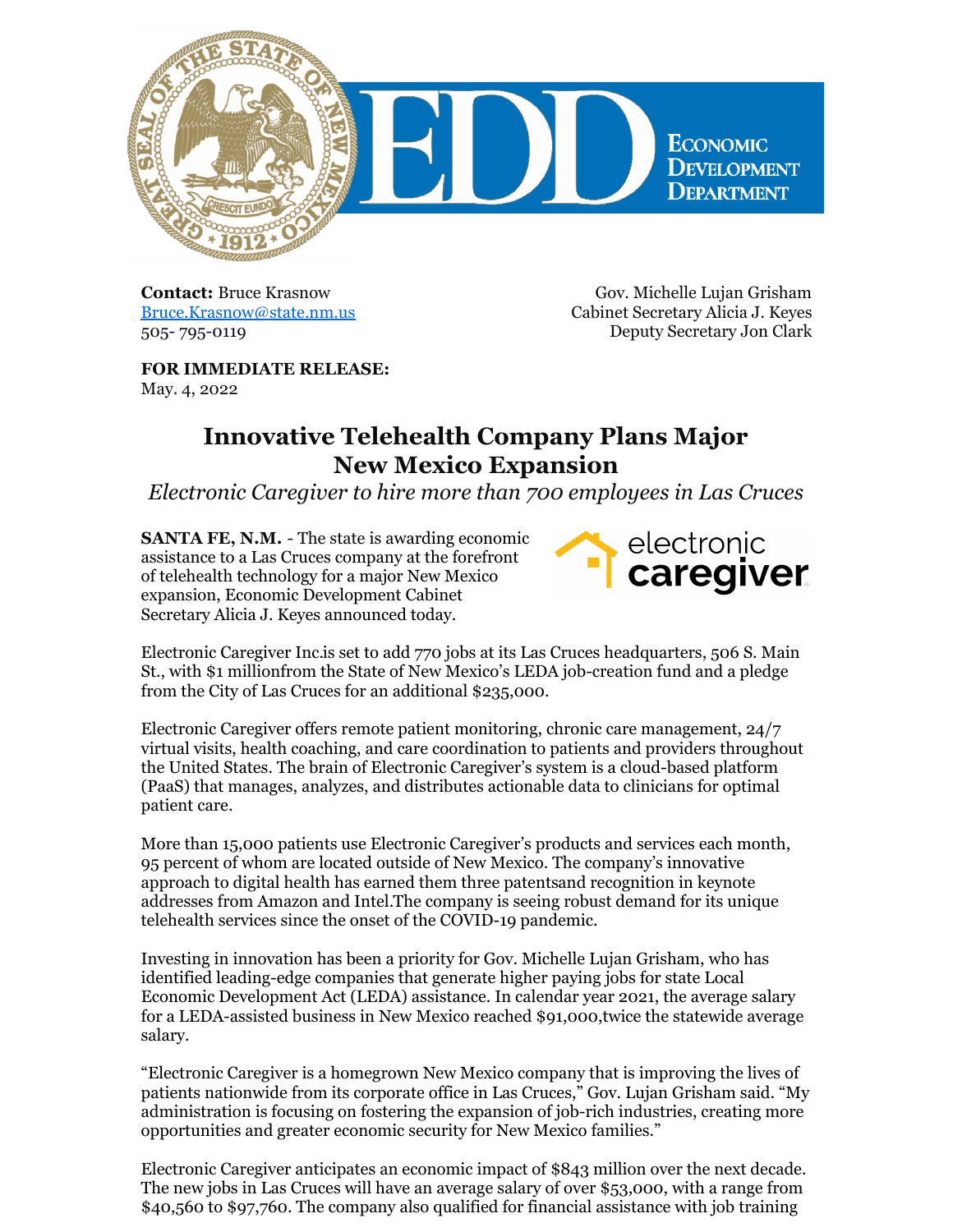through the state's Job Training Incentive Program (JTIP).

"This is an innovative company that is transforming home healthcare," Cabinet Secretary Keyes said. "State assistance means that Electronic Caregiver can remain in New Mexico, keeping skilled professionals living and pursuing careers in our state."

Electronic Caregiver was founded in 2009 by CEO Anthony Dohrmann who sought out the Las Cruces location for its skilled workforce and connections to New Mexico State University, which provides the bulk of the company's STEM and design talent.

"Electronic Caregiverdesigns, develops, and delivers innovative telehealth products and services for the aging and chronically ill and the dedicated clinicians and caregivers that provide support. The resources provided by the Economic Development Department via LEDA will help drive the continued expansion of our employee base and operating facilities. Headquartered in Las Cruces, ECG is proud to create high-paying jobs, expand career choices for residents, and strengthen the economic base of Southern New Mexico," Dohrmann said.

"Expanding telehealth opportunities in New Mexico can be a lifeline for patients and improve health equity," David R. Scrase, M.D., acting cabinet secretary for the New Mexico Department of Health, said. "Transportation is one of the most common barriers to receiving health care in rural areas and expansions in telehealth can eliminate some barriers and increase access to care by providing critical health services to patients."

Mark Francis, chief product officer at Electronic Caregiver, who worked on telehealth initiatives at Intel and Health Hero Network, said while the underlying technology for care monitoring has been in place for years, adoption lagged due to provider hesitancy coupled with restricted payment policies.

"Now that the reimbursement reform put in place during the pandemic has been made permanent, we are seeing a shift to a hybrid model of care, a mix of in-person and virtual care," Francis said. "The value of remote care has been demonstrated. Models of care such as hospital-to-home programs are the future of healthcare – and that future is here."

The City of Las Cruces is serving as the fiscal agent for the project. "Electronic Caregiver is changing the landscape of healthcare and doing it from right here in Las Cruces. We are very fortunate they have chosen our city to continue to grow and I am glad the City of Las Cruces can support them in this effort," Economic Development Director Elizabeth Teeters said.

The Mesilla Valley Economic Development Alliance (MVEDA), through its Retention & Expansion Support Program, has been providing technical assistance to Electronic Caregiver through multiple rounds of the company's expansion. This has included funding from the N.M. Economic Development Closing Fund, a grant administered by MVEDA and the Community Foundation of Southern New Mexico.

"Economic growth is not just about attracting new companies, but also assuring there are tools in place to support the growth and success to those like ECG who have already made significant investments into the region," Davin Lopez, president and CEO of MVEDA, said.

###